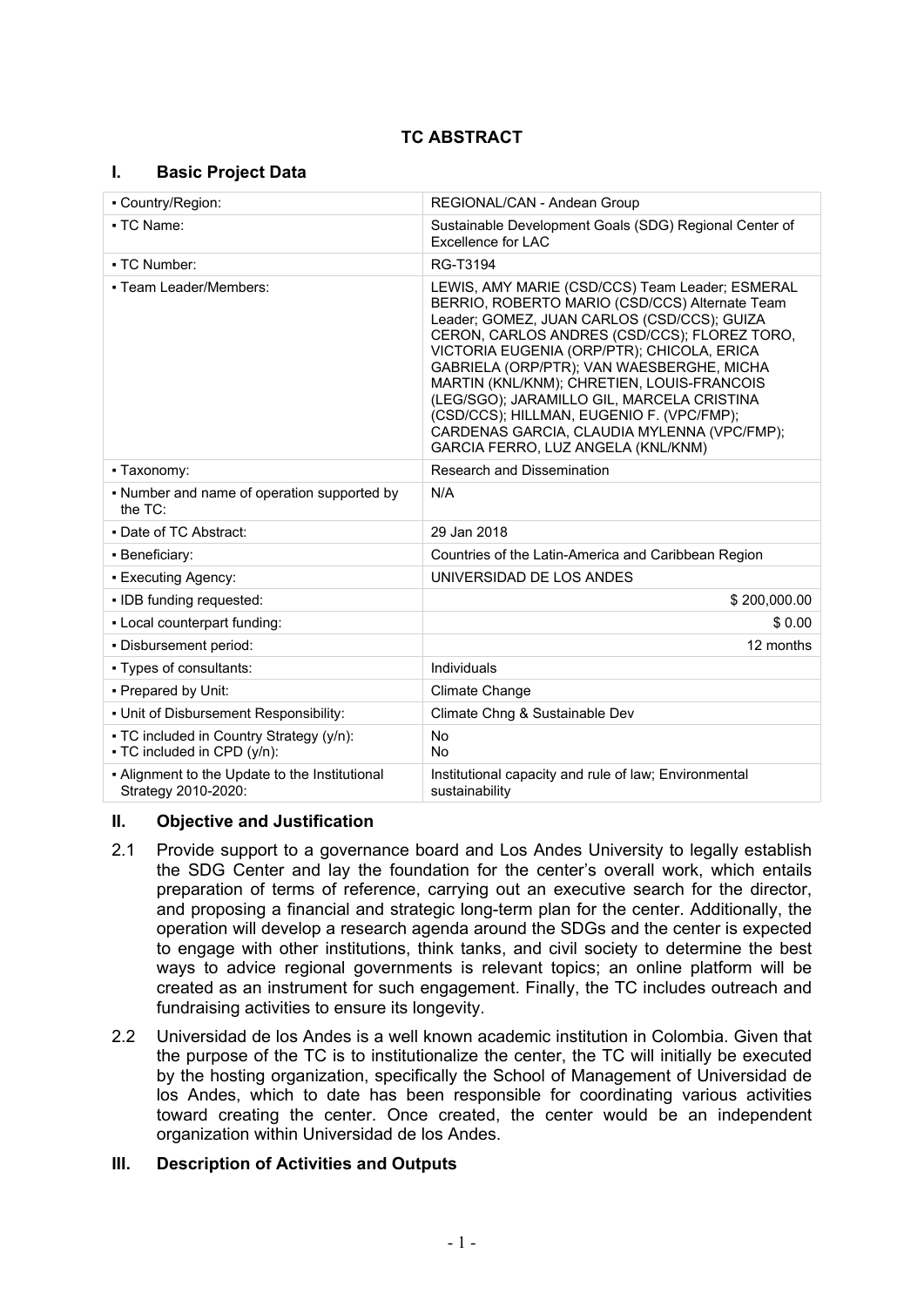- 3.1 Component 1: Institutional Governance. Resources from this component will finance the initial hire of a strategic consultant to provide support to the board and Universidad de los Andes to legally establish the SDG Center and to lay the foundation for the center's overall work. The consultant will work with an independent governance board to prepare terms of reference and conduct an executive search for a director and to propose a financial and strategic long-term plan for the center.
- 3.2 Component 2: Research Agenda and Regional Network. Under this component, a network manager and two consultants will be hired to support Universidad de los Andes to develop an initial research agenda around the aforementioned focus SDGs. The manager would also be responsible for engaging other academic institutions, prominent think tanks, and civil society organizations, as well as for considering how the center could advise regional governments in those areas. The team will organize high-level regional meetings to validate and ensure regional university engagement and ownership of the center. An online communications platform will serve as a key vehicle for this engagement.
- 3.3 Component 3: Outreach. Resources from this component will finance outreach and fundraising activities for the center to ensure its longevity.
- 3.4 **Component I: 1: Institutional Governance.** Resources from this component will finance the initial hire of a strategic consultant to provide support to the board and Universidad de los Andes to legally establish the SDG Center and to lay the foundation for the center's overall work.
- 3.5 **Component II: 2: Research Agenda and Regional Network.** Under this component, a network manager and two consultants will be hired to support Universidad de los Andes to develop an initial research agenda around the aforementioned focus SDGs.
- 3.6 **Component III: 3: Outreach.** Resources from this component will finance outreach and fundraising activities for the center to ensure its longevity.

**Indicative Budget**

| <b>Activity/Component</b>                         | <b>IDB/Fund Funding</b> | <b>Counterpart Funding</b> | <b>Total Funding</b> |
|---------------------------------------------------|-------------------------|----------------------------|----------------------|
| 1: Institutional<br>Governance                    | \$87,000.00             | \$0.00                     | \$87,000.00          |
| 2: Research Agenda and<br><b>Regional Network</b> | \$88,000.00             | \$0.00                     | \$88,000.00          |
| 3: Outreach                                       | \$25,000.00             | \$0.00                     | \$25,000.00          |

## **IV. Budget**

# **V. Executing Agency and Execution Structure**

- 5.1 This TC will be executed by Universidad de los Andes.
- 5.2 Universidad de los Andes is a well known academic institution in Colombia. Given that the purpose of the TC is to institutionalize the center, the TC will initially be executed by the hosting organization, specifically the School of Management of Universidad de los Andes, which to date has been responsible for coordinating various activities toward creating the center. Once created, the center would be an independent organization within Universidad de los Andes.

## **VI. Project Risks and Issues**

6.1 The launch of the center would be delayed if other funding is not made available as anticipated.

## **VII. Environmental and Social Classification**